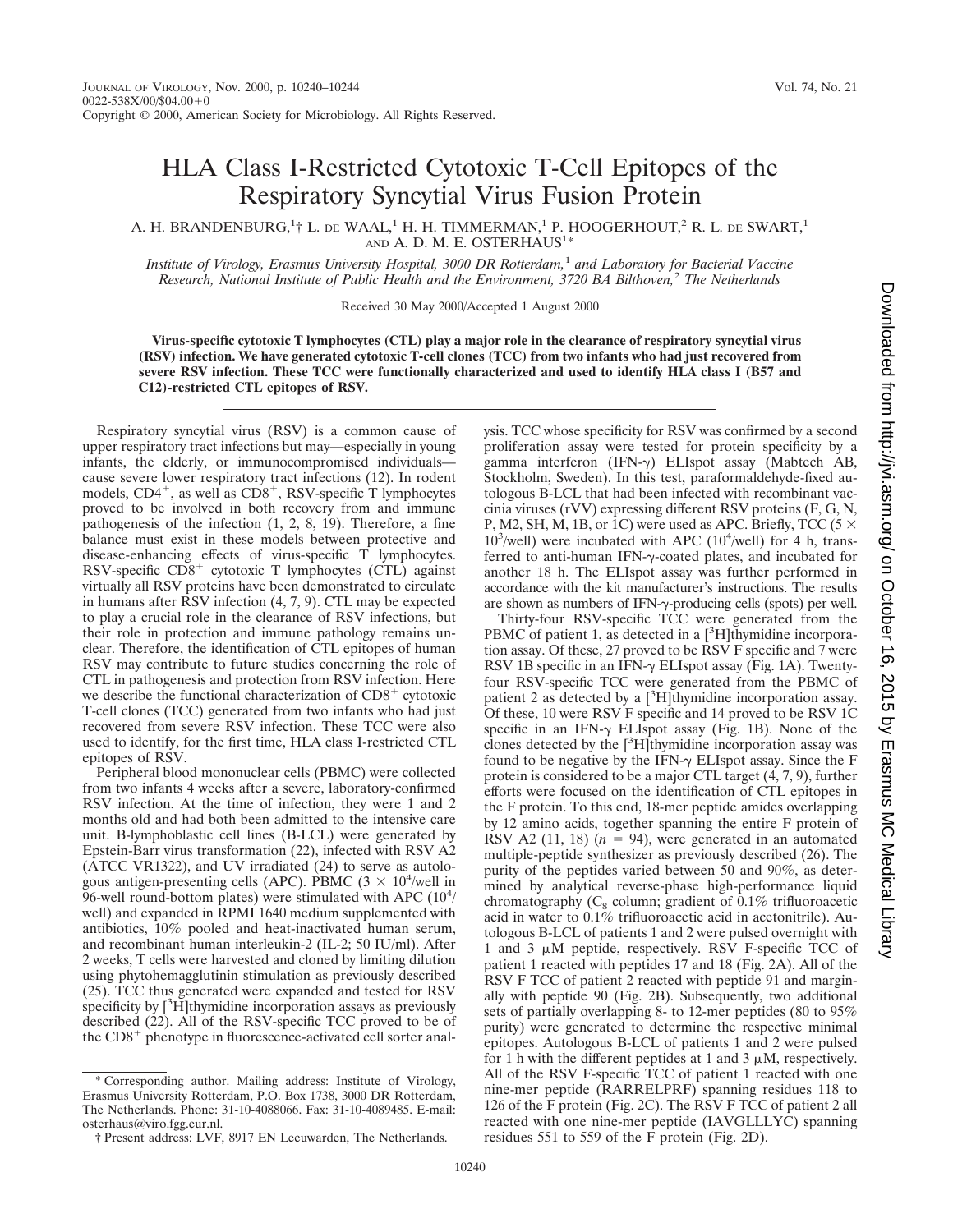

FIG. 1. Responses of RSV-specific TCC from patients 1 (A) and 2 (B) measured by an IFN- $\gamma$  ELIspot assay using autologous B-LCL infected with RSV A2 or rVV expressing the RSV F, 1B, or 1C protein. Results are indicated as numbers of spots per well. No responses against the B-LCL infected with the other rVV were found (data not shown).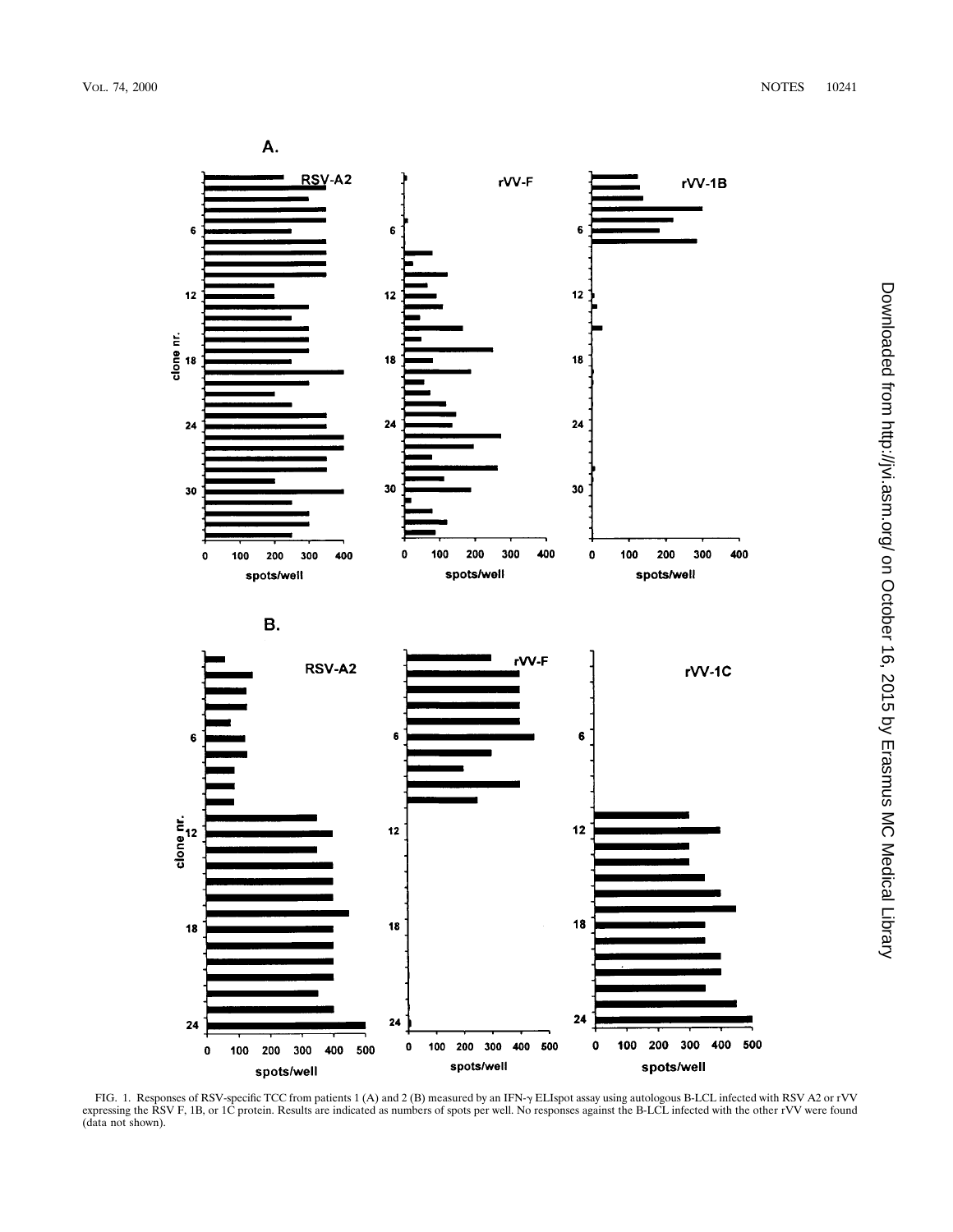

FIG. 2. Fine mapping of T-cell epitopes on the RSV F protein. Responsiveness of TCC from patients 1 (A) and 2 (B) to partially overlapping 18-mer peptide amides ( $n = 94$ ) spanning the F protein was measured by an IFN- $\gamma$ ELIspot assay using APC pulsed with two additional sets of overlapping 8- to 12-mer peptides. med, medium.

The HLA restriction of the recognition by the RSV F TCC was also determined by the IFN- $\gamma$  ELIspot assay using a set of allogeneic B-LCL with partially matched HLA types loaded with the respective minimal peptides, as shown in Fig. 3. Recognition of the RSV F epitope of patient 1 proved to be HLA B57 restricted. Recognition of the epitope of patient 2 proved to be C12 restricted.

Well-growing TCC of both specificities from each of the



FIG. 3. Determination of HLA restriction of RSV F protein recognition by specific TCC using a set of autologous and partially HLA class I-matched B-LCL for patients 1 (A) and 2 (B) by an IFN- $\gamma$  ELIspot assay.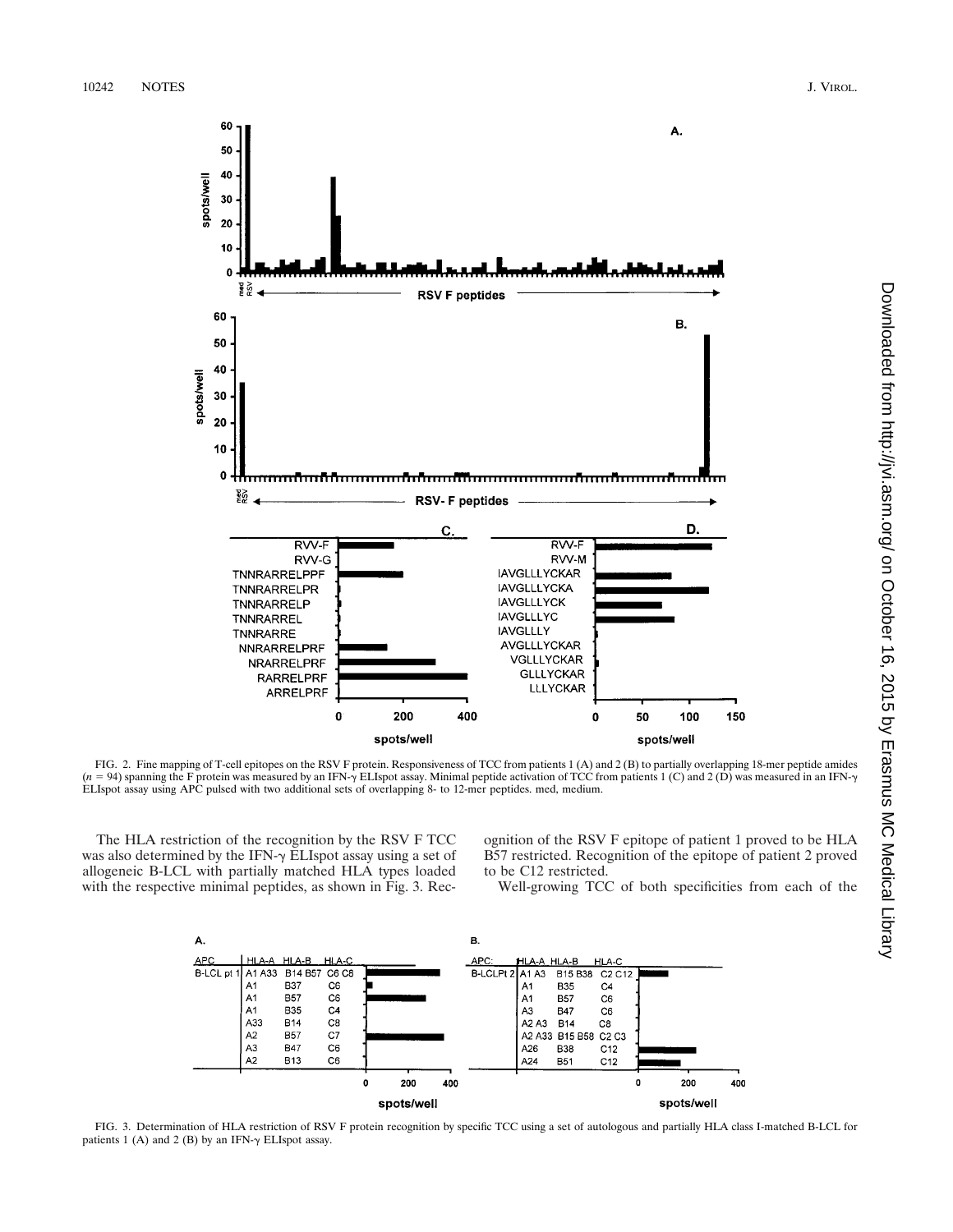

FIG. 4. Cytotoxic responses (A) and cytokine production (B) of selected TCC with different protein specificities from patients 1 and 2. TCC were stimulated with autologous RSV-infected or control B-LCL and in the case of the F-specific TCC of patient 2, minimal-peptide- or control (measles virus) peptide-loaded B-LCL. Cytotoxic responses were measured in a chromium release assay using an effector-to-target cell ratio of 10. Cytokines in cell-free culture supernatant (IFN-y, IL-4, IL-5, and IL-10) were measured by enzyme-linked immunosorbent assay. Levels of cytokines in the supernatant of TCC stimulated with control B-LCL were all below the detection limit and are not shown.

patients were arbitrarily selected and tested for cytotoxic activity by a chromium release assay as previously described (23). Briefly, autologous <sup>51</sup>Cr-labeled, RSV-infected B-LCL and control B-LCL or, in the case of the F-specific TCC of patient 2, minimal-peptide-loaded B-LCL and control B-LCL were incubated with TCC for 4 h at 37°C at an effector-to-target cell ratio of 10:1, which was found to be the most discriminative ratio in preliminary experiments. Spontaneous 51Cr release (target cells plus medium) and maximum 51Cr release (target cells plus Triton X-100) were determined in 12 identical wells. Supernatants were harvested and analyzed in a gamma counter. Assay results were accepted only when the spontaneous-to-maximum release ratio was  $< 25\%$ . All of the TCC tested showed RSV-specific lysis (Fig. 4A). Virus-specific production of cytokines in cell-free culture supernatant was measured as previously described (6). TCC were stimulated with RSV-infected B-LCL or control B-LCL or, in the case of the F-specific TCC of patient 2, with minimal-peptide-loaded B-LCL or control B-LCL for 48 h. The concentrations of the following cytokines were measured using commercially available sandwich enzyme-linked immunosorbent assay systems in accordance with the manufacturers' instructions: IL-4 (CLB, Amsterdam, The Netherlands; detection limit, 7 pg/ml), IFN- $\gamma$ (Medgenix Diagnostics, Fleurs, Belgium; detection limit, 25 pg/ml), IL-10 (Pharmingen, San Diego, Calif.; detection limit,  $20$  pg/ml). All of the TCC produced predominantly IFN- $\gamma$ , indicating a type 1 phenotype in vitro (Fig. 4B).

In the present study, we identified two nine-mer CTL epitopes on the RSV fusion protein. To our knowledge, these are the first HLA class I-restricted CTL epitopes described for RSV in humans. We found CTL epitopes with an HLA restriction with a low prevalence in the population. But using the techniques described here on samples of more children with a recent RSV infection, CTL epitopes with more prevalent HLA restrictions may be identified.

The TCC found in the children studied were all  $CD8<sup>+</sup>$  CTL with a type 1-like cytokine profile. No RSV-specific  $CD4^+$  T cells were detected in the samples of these infants, while the use of similar stimulation protocols did result in the identification of such cells in other systems (14, 17, 20, 22). Virusspecific CTL responses play a major role in the clearance of RSV infections but may also be involved in pathogenesis (1, 3, 5, 8, 15). In mice, enhanced lung pathology induced by priming with formalin-inactivated RSV has been associated with the absence of a CTL response (13, 21). In young children, a CTL response against RSV has been described but poor responses were found in younger and more severely ill patients (10, 16). The poor CTL response in young children has been suggested to be one of the possible causes of more severe disease. In these two patients, it was possible to detect RSV-specific cytotoxic TCC, showing that also in very young children with clinically severe infections, priming of a CTL response does occur, although we cannot say anything about the quantitative responses.

In conclusion, use of the IFN- $\gamma$  ELIspot assay to determine epitope specificity proved to be sensitive and convenient, since only small numbers of T cells and APC were needed. This and similar studies may be important for future studies concerning